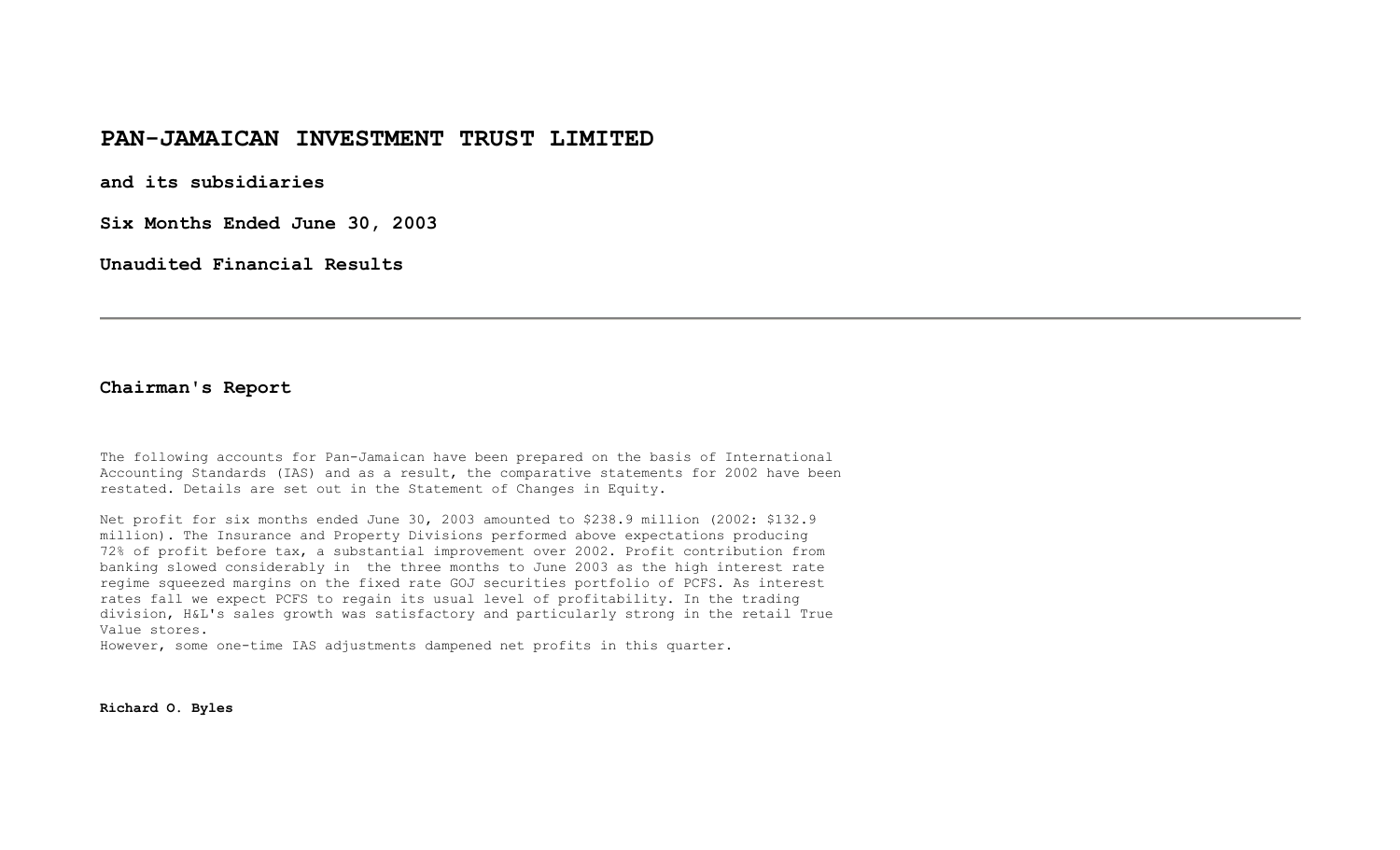**President & CEO** 

**Maurice W. Facey Chairman**

### **Unaudited Consolidated Profit and Loss Account**

**Six Months Ended June 30, 2003** 

| 3 Months to<br>June 2003<br>\$'000               | 3 Months to<br><b>June 2002</b><br>\$'000      | 6 Months to<br>June 2003<br>\$'000                 | Months to<br>6<br><b>June 2002</b><br>\$'000      |
|--------------------------------------------------|------------------------------------------------|----------------------------------------------------|---------------------------------------------------|
| 1,721,700                                        | 1,577,464                                      | 3,305,650                                          | 2,449,448                                         |
| 853,796                                          | 768,187                                        | 1,795,133                                          | 1,505,026                                         |
| 867,904                                          | 809,277                                        | 1,510,517                                          | 944,422                                           |
| 707,247                                          | 677,623                                        | 1,148,451                                          | 717,269                                           |
| 160,657<br>5,938<br>154,719<br>44,062<br>110,657 | 31,654<br>4,059<br>127,595<br>46,339<br>81,256 | 362,066<br>18,020<br>344,046<br>105,122<br>238,924 | 227,153<br>14,280<br>212,873<br>79,931<br>132,942 |
|                                                  |                                                |                                                    |                                                   |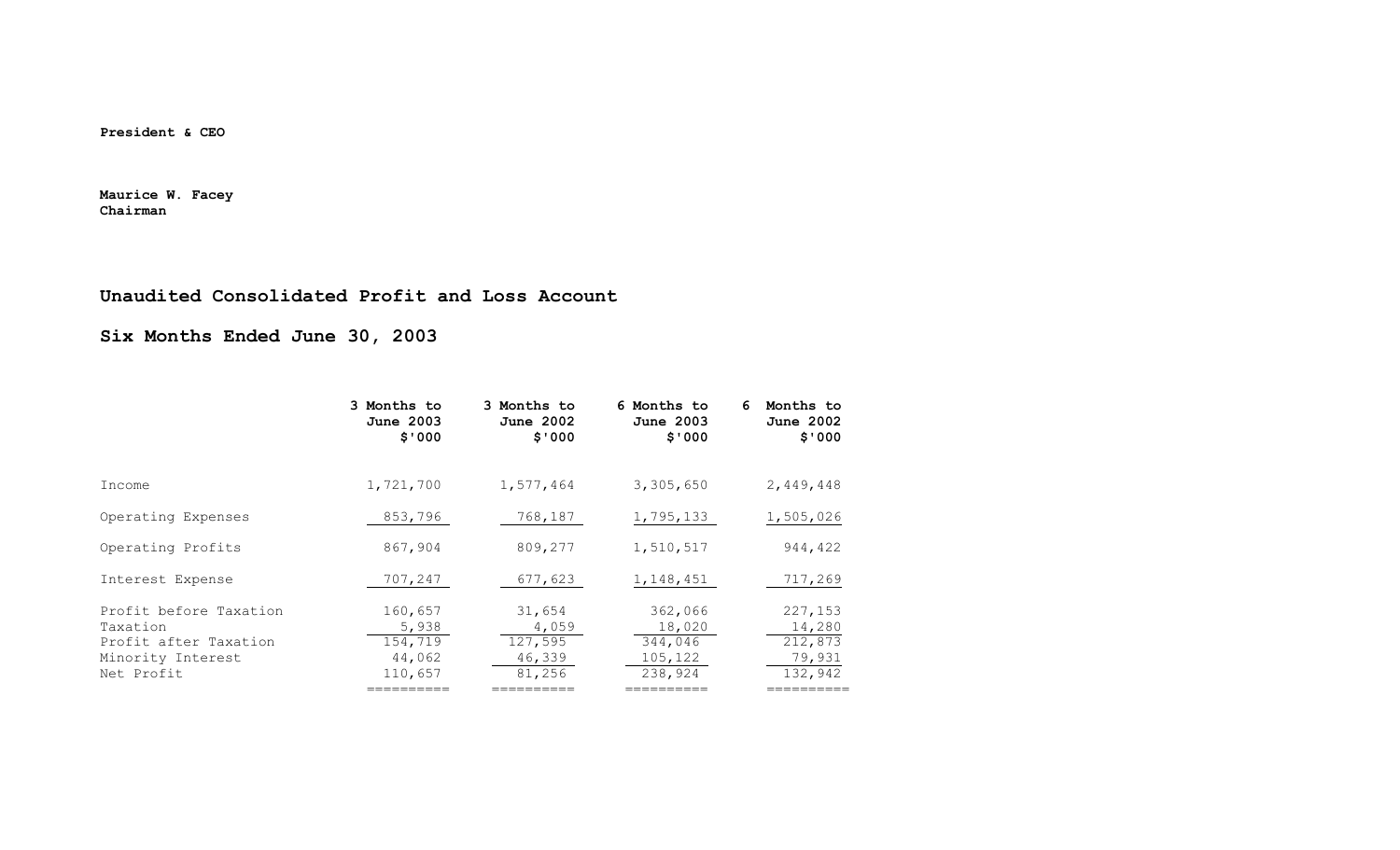|                                           | '000's  | '000's  | '000's  | ' 000 ' s |
|-------------------------------------------|---------|---------|---------|-----------|
| Weighted Average Number<br>of Stock Units | 172,120 | 171,494 | 172,120 | 171,494   |
| Earnings per Stock Unit                   |         |         |         |           |
| Basic                                     | \$0.64  | \$0.47  | \$1.39  | \$0.78    |
| Fully diluted                             | \$0.63  | \$0.46  | \$1.38  | \$0.77    |

### **Unaudited Consolidated Balance Sheet**

**30 June, 2003** 

|                                    | June         | December   |
|------------------------------------|--------------|------------|
|                                    | 2003         | 2002       |
|                                    | \$'000       | \$'000     |
| <b>NET ASSETS EMPLOYED</b>         |              |            |
| Fixed Assets                       | 412,014      | 3 66,750   |
| Investment Properties              | 1,430,115    | 1,418,534  |
| Investments                        | 15,990,288   | 13,538,003 |
| Other Insurance and Banking Assets | 2,669,410    | 2,880,304  |
| Goodwill                           | 195,548      | 202,532    |
| Current Assets                     | 1,783,487    | 1,635,875  |
| Current Liabilities                | (1,068,089)  | (967,091)  |
|                                    | 21, 412, 773 | 19,074,907 |
|                                    |              |            |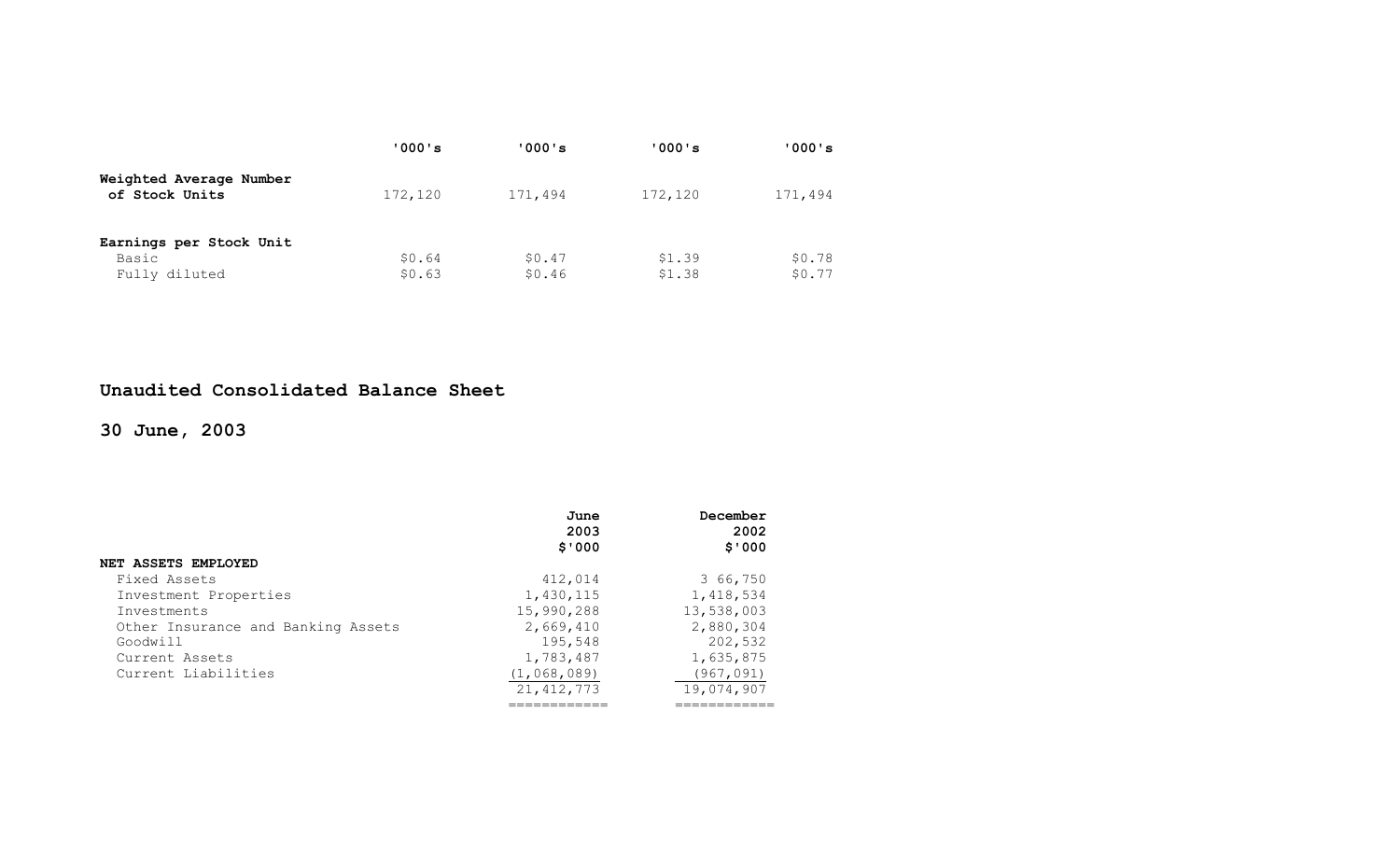#### **FINANCED BY:**

| Share Capital                                 | 17,216       | 17,216     |
|-----------------------------------------------|--------------|------------|
| Capital and Other Reserves                    | 887,891      | 1,190,707  |
| Retained Earnings                             | 1,610,917    | 1,397,864  |
|                                               | 2,516,024    | 2,605,787  |
| Policyholders' Fund                           | 1,904,673    | 1,912,916  |
| Other Insurance and Banking Liabilities       | 2,762,695    | 2,424,262  |
| Securities sold under agreement to repurchase | 12,919,522   | 10,814,774 |
| Minority Interest                             | 1,118,048    | 1,159,034  |
| Long Term Liabilities                         | 191,811      | 158,134    |
|                                               | 21, 412, 773 | 19,074,907 |
|                                               |              |            |

### **Unaudited Consolidated Profit and Loss Account**

## **Six Months Ended June 30, 2003**

|                                                                                                | 3 Months to<br>June 2003<br>\$'000                             | 3 Months to<br><b>June 2002</b><br>\$'000                    | 6 Months to<br>June 2003<br>\$'000                               | Months to<br>6<br><b>June 2002</b><br>\$'000                    |
|------------------------------------------------------------------------------------------------|----------------------------------------------------------------|--------------------------------------------------------------|------------------------------------------------------------------|-----------------------------------------------------------------|
| Income                                                                                         | 1,721,700                                                      | 1,577,464                                                    | 3,305,650                                                        | 2,449,448                                                       |
| Operating Expenses                                                                             | 853,796                                                        | 768,187                                                      | 1,795,133                                                        | 1,505,026                                                       |
| Operating Profits                                                                              | 867,904                                                        | 809,277                                                      | 1,510,517                                                        | 944,422                                                         |
| Interest Expense                                                                               | 707,247                                                        | 677,623                                                      | 1,148,451                                                        | 717,269                                                         |
| Profit before Taxation<br>Taxation<br>Profit after Taxation<br>Minority Interest<br>Net Profit | 160,657<br>5,938<br>154,719<br>44,062<br>110,657<br>:========= | 131,654<br>4,059<br>127,595<br>46,339<br>81,256<br>========= | 362,066<br>18,020<br>344,046<br>105,122<br>238,924<br>:========= | 227,153<br>14,280<br>212,873<br>79,931<br>132,942<br>:========= |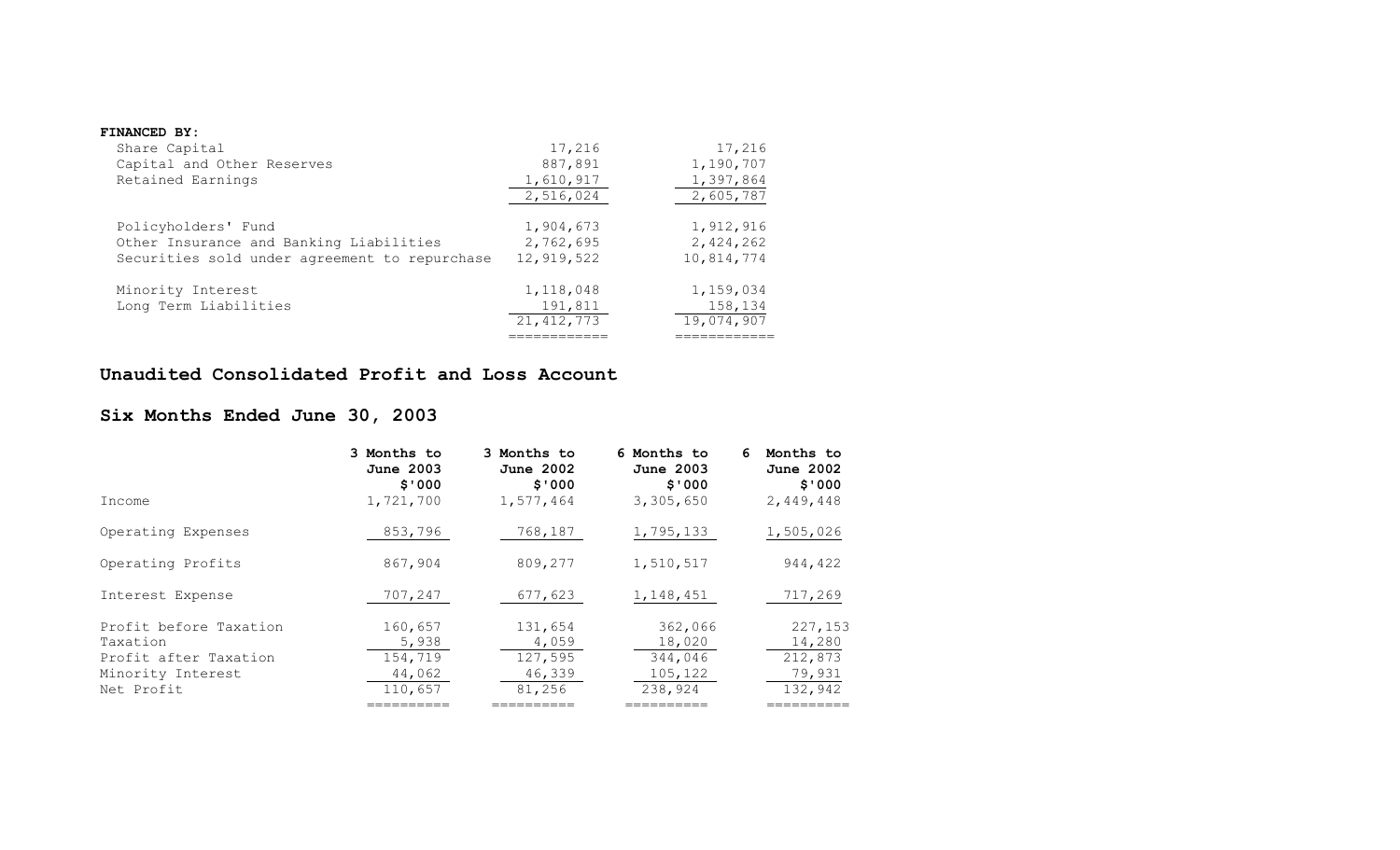|                                           | '000's  | '000's  | '000's  | '000's  |
|-------------------------------------------|---------|---------|---------|---------|
| Weighted Average Number<br>of Stock Units | 172,120 | 171,494 | 172,120 | 171,494 |
| Earnings per Stock Unit                   |         |         |         |         |
| Basic                                     | \$0.64  | \$0.47  | \$1.39  | \$0.78  |
| Fully diluted                             | \$0.63  | \$0.46  | \$1.38  | \$0.77  |

### **Unaudited Consolidated Statement of**

## **Changes in Stockholders' Funds**

|                                   | June       | June      |
|-----------------------------------|------------|-----------|
|                                   | 2003       | 2002      |
|                                   | \$'000     | \$'000    |
| Equity at beginning of the period | 2,371,053  | 2,109,996 |
| -effect of adopting IFRS          |            |           |
| IAS 12 - Income Taxes             | 6,200      | 16,319    |
| IAS 19 - Employee Benefits        | 87,719     | 84,944    |
| IAS 28 - Investment in Associates | 936        |           |
| IAS 39 - Financial Instruments:   |            |           |
| Recognition and Measurement       | 207,999    | (85, 165) |
| IAS 40 - Investment Property      | (68, 120)  |           |
| Equity as restated                | 2,605,787  | 2,126,094 |
| Net profit for the period         | 238,924    | 132,942   |
| Fair value adjustment             | (293, 743) | 144,251   |
| Dividends proposed and paid       | (34, 944)  |           |
|                                   | 2,516,024  | 2,403,287 |
|                                   |            |           |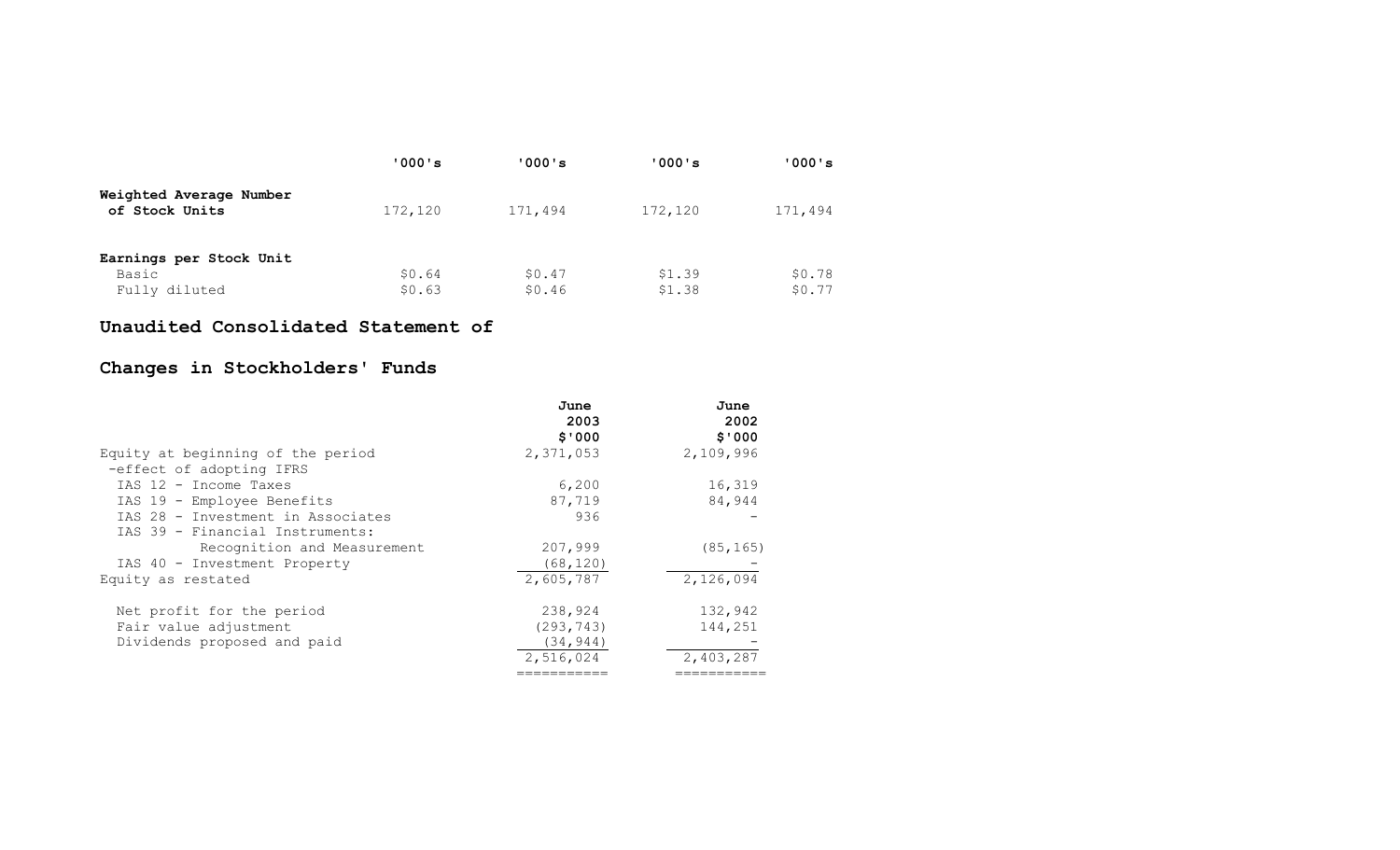#### **Unaudited Consolidated Statement**

### **of Cash Flow**

## **Six Months Ended 30 June, 2003**

|                                                                                   | June<br>2003<br>\$'000 | June<br>2002<br>\$'000 |
|-----------------------------------------------------------------------------------|------------------------|------------------------|
| Net Profit                                                                        | 238,924                | 132,942                |
| Items not affecting cash                                                          | 144,075<br>382,999     | 130,242<br>263,184     |
| Changes in non-cash working capital                                               |                        |                        |
| components                                                                        | (27, 365)              | (151, 010)             |
| Net cash provided by operations                                                   | 355,634                | 112,174                |
| Net cash used in investing activities                                             | (2, 731, 372)          | (907, 294)             |
| Net cash provided by financing activities                                         | 2,362,624              | 685,726                |
| Decrease in net cash and cash equivalents<br>Cash & cash equivalents at beginning | (13, 114)              | (109, 394)             |
| of period                                                                         | 777,987                | 909,642                |
| Cash & cash equivalents at end of period                                          | 764,873                | 800,248                |
| Represented by:                                                                   |                        |                        |
| Assets held under repurchase agreements                                           | 450,068                | 655,661                |
| Cash at bank and in hand                                                          | 485,222                | 300,332                |
| Bank loans and overdrafts                                                         | (170, 417)             | (155, 745)             |
|                                                                                   | 764,873                | 800,248                |
|                                                                                   | ============           | ===========            |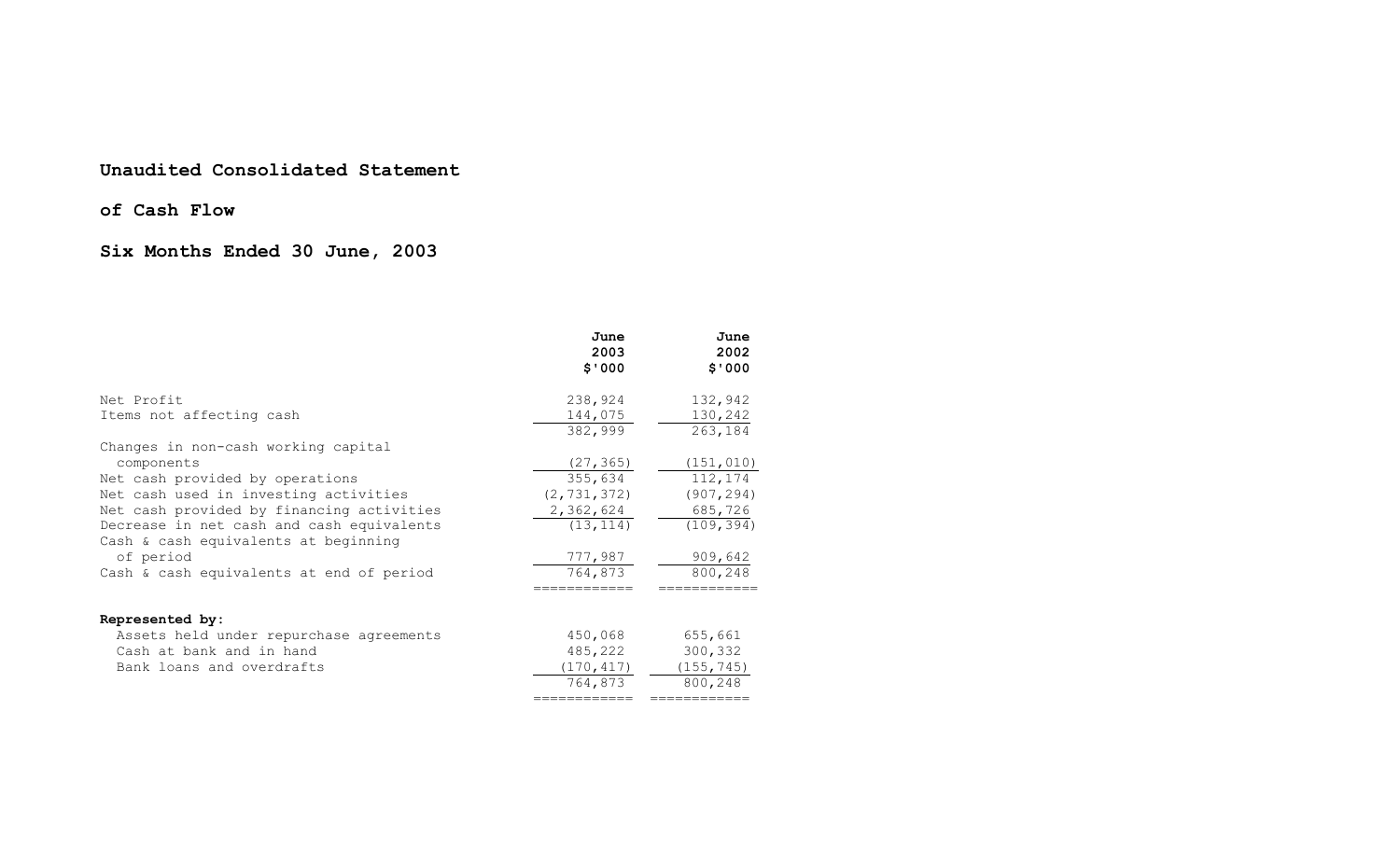# **Unaudited Financial Information by Business Segment**

# **6 Months ended 30 June, 2003.**

|                                             | Investment          |                                       |                    |                    |                        |                                                   |
|---------------------------------------------|---------------------|---------------------------------------|--------------------|--------------------|------------------------|---------------------------------------------------|
|                                             | Insurance<br>\$'000 | Banking<br>\$'000                     | Property<br>\$'000 | Trading<br>\$'000  | Eliminations<br>\$'000 | Total<br>\$'000                                   |
| <b>REVENUE</b>                              |                     |                                       |                    |                    |                        |                                                   |
| Segment income                              |                     | 817,463 1,357,966                     | 245,663            | 883,408            |                        | 3,304,500                                         |
| Inter-segment income                        |                     | 13,274 3,823                          | 16,085             |                    | (33, 182)              |                                                   |
|                                             |                     | 830, 737 1, 361, 789                  | 261,748            | 883,408            |                        | $(33, 182)$ 3, 304, 500                           |
| <b>RESULT</b>                               |                     |                                       |                    |                    |                        |                                                   |
| Segment result<br>Interest expense          |                     | 196,540 1,236,381<br>$ (1, 149, 788)$ | 73,576<br>(9,000)  | 26,748<br>(7, 479) |                        | $(23, 878)$ 1, 509, 367<br>$17,816$ $(1,148,451)$ |
| Share of results of<br>Associated Companies |                     |                                       |                    |                    |                        | 1,150                                             |
| Profit before taxation                      | 196,540             | 86,593                                | 64,576             | 19,269             | (6, 062)               | 362,066                                           |
| Taxation                                    |                     |                                       |                    |                    |                        | 18,020                                            |
| Profit after taxation                       |                     |                                       |                    |                    |                        | 344,046                                           |
| Minority Interest                           |                     |                                       |                    |                    |                        | 105,122                                           |
| Net Profit                                  |                     |                                       |                    |                    |                        | 238,924                                           |
|                                             |                     |                                       |                    |                    |                        | =========                                         |